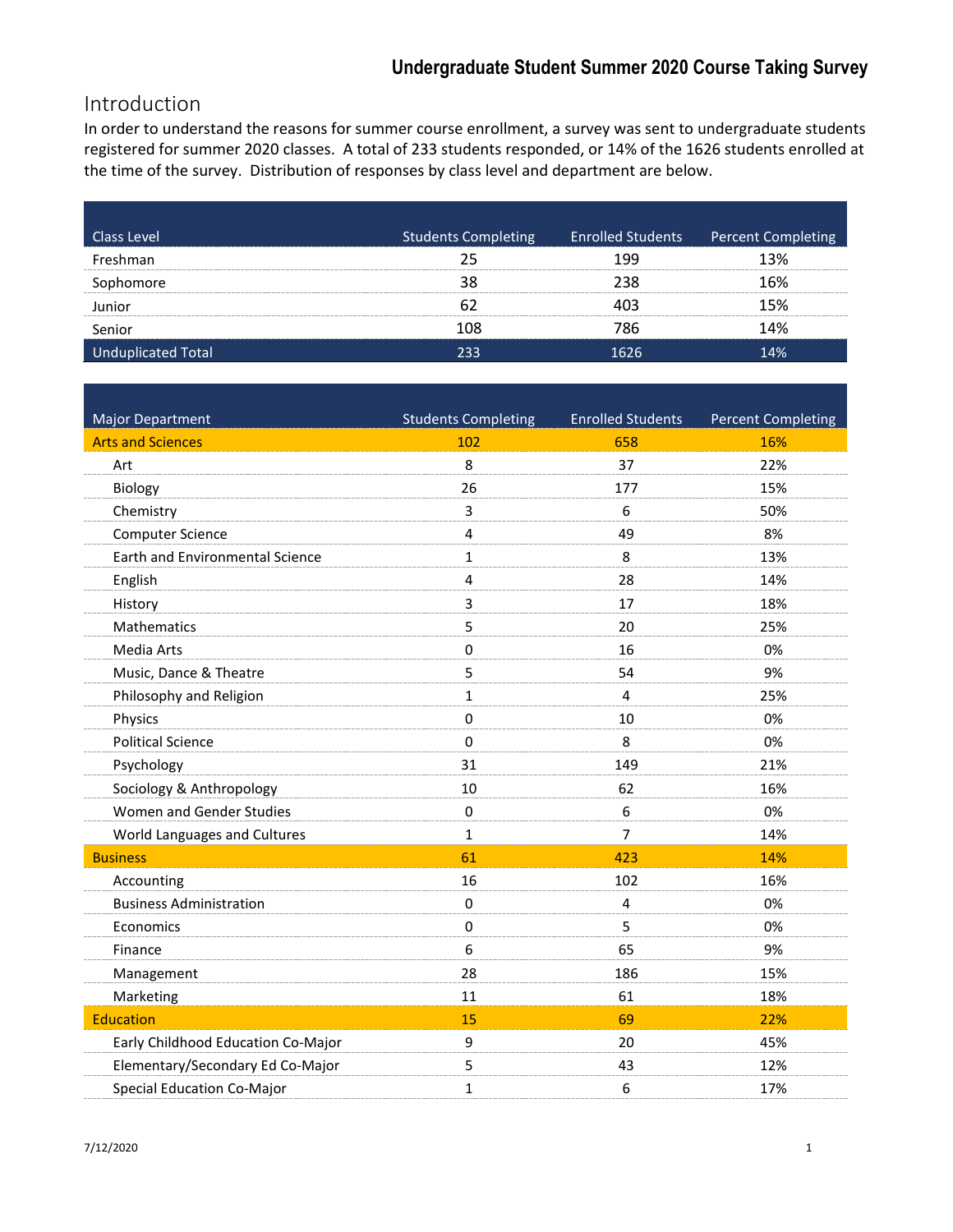| <b>Major Department</b>              | <b>Students Completing</b> | <b>Enrolled Students</b> | <b>Percent Completing</b> |
|--------------------------------------|----------------------------|--------------------------|---------------------------|
| <b>Professional Studies</b>          | 59                         | 141                      | 42%                       |
| Criminal Justice                     | 16                         | 105                      | 15%                       |
| Fire Science                         |                            | 31                       | በ%                        |
| Fitness, Exercise & Sports           |                            |                          | በ%                        |
| <b>Health Sciences</b>               |                            |                          | 16%                       |
| <b>Nursing</b>                       | α                          | 239                      | 1 ን%                      |
| <b>Professional Security Studies</b> |                            | 51                       | 6%                        |
| Other                                |                            | 21                       | 19%                       |
| Undeclared/Other                     |                            | 21                       | 19%                       |
| <b>Unduplicated Total</b>            | 233                        | 1626                     | 14%                       |

### Factors Contributing to Course Taking

Students indicated how important various factors were to their decision to take courses this summer. Responses are presented for the University overall, and for the three colleges with over 30 students responding (Arts and Sciences, Business, and Professional Studies).

#### **University**

|                                                     | Extremely/<br>Very Important | Moderately/<br>Slightly<br>Important | Not Important |
|-----------------------------------------------------|------------------------------|--------------------------------------|---------------|
| COVID-19 pandemic                                   | 48%                          | 25%                                  | 27%           |
| Staying on track to graduate on time                | 93%                          | 5%                                   | 2%            |
| Getting ahead to graduate early                     | 71%                          | 17%                                  | 13%           |
| Taking extra courses to be more marketable          | 52%                          | 27%                                  | 21%           |
| Being able to take classes online                   | 69%                          | 21%                                  | 10%           |
| Having time because of not working now              | 49%                          | 26%                                  | 25%           |
| Having time because of being home due to COVID      | 51%                          | 28%                                  | 21%           |
| Wanting to get the tuition discount in Summer III   | 53%                          | 18%                                  | 29%           |
| Being able to get financial aid for Summer sessions | 66%                          | 9%                                   | 25%           |
| Advisor's suggestion to take classes this summer    | 44%                          | 20%                                  | 36%           |
| Classes I needed for my major were offered          | 79%                          | 12%                                  | 9%            |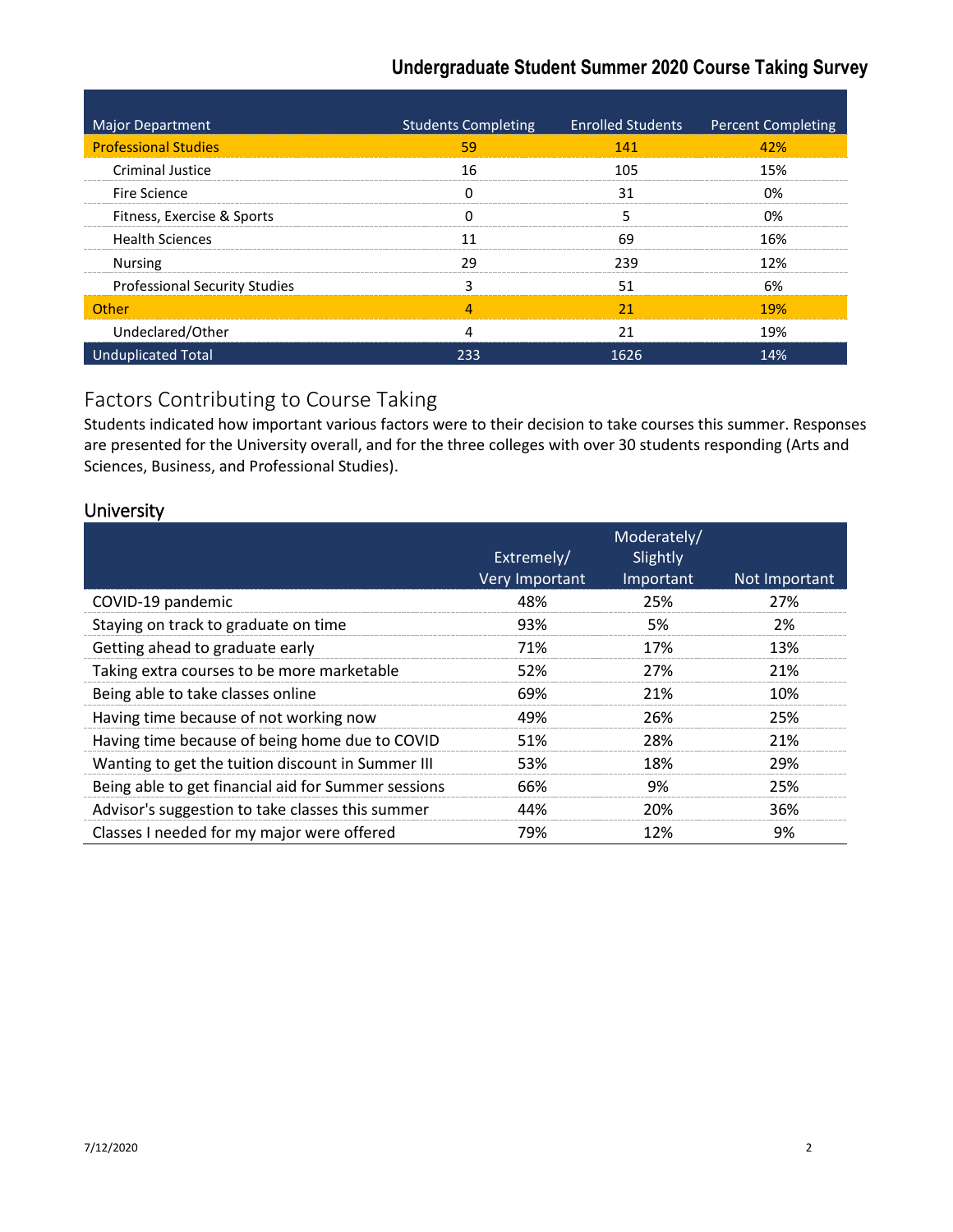

### College of Arts and Sciences

|                                                     | Extremely/Very<br>Important | Moderately/<br>Slightly<br>Important | Not Important |
|-----------------------------------------------------|-----------------------------|--------------------------------------|---------------|
| COVID-19 pandemic                                   | 55%                         | 25%                                  | 20%           |
| Staying on track to graduate on time                | 94%                         | 3%                                   | 3%            |
| Getting ahead to graduate early                     | 77%                         | 17%                                  | 6%            |
| Taking extra courses to be more marketable          | 55%                         | 30%                                  | 15%           |
| Being able to take classes online                   | 67%                         | 26%                                  | 7%            |
| Having time because of not working now              | 62%                         | 25%                                  | 13%           |
| Having time because of being home due to COVID      | 61%                         | 30%                                  | 9%            |
| Wanting to get the tuition discount in Summer III   | 56%                         | 23%                                  | 21%           |
| Being able to get financial aid for Summer sessions | 78%                         | 8%                                   | 14%           |
| Advisor's suggestion to take classes this summer    | 50%                         | 24%                                  | 26%           |
| Classes I needed for my major were offered          | 79%                         | 11%                                  | 10%           |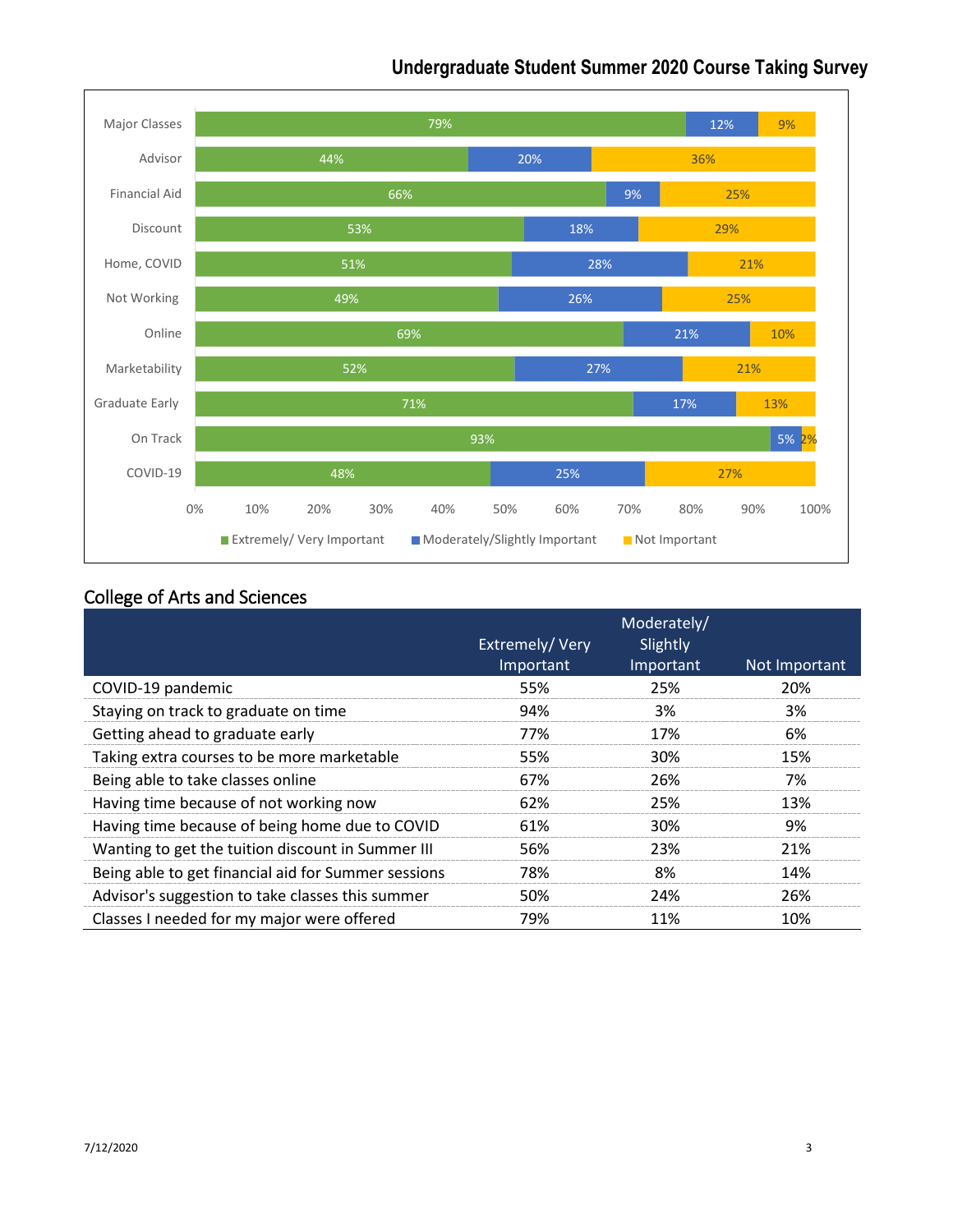

#### School of Business

| <b>Business</b>                                     | Extremely/Very<br>Important | Moderately/<br>Slightly<br>Important | Not Important |
|-----------------------------------------------------|-----------------------------|--------------------------------------|---------------|
| COVID-19 pandemic                                   | 51%                         | 30%                                  | 20%           |
| Staying on track to graduate on time                | 93%                         | 7%                                   | 0%            |
| Getting ahead to graduate early                     | 77%                         | 17%                                  | 7%            |
| Taking extra courses to be more marketable          | 58%                         | 20%                                  | 22%           |
| Being able to take classes online                   | 80%                         | 15%                                  | 5%            |
| Having time because of not working now              | 41%                         | 31%                                  | 28%           |
| Having time because of being home due to COVID      | 46%                         | 33%                                  | 21%           |
| Wanting to get the tuition discount in Summer III   | 58%                         | 17%                                  | 25%           |
| Being able to get financial aid for Summer sessions | 64%                         | 8%                                   | 28%           |
| Advisor's suggestion to take classes this summer    | 39%                         | 19%                                  | 42%           |
| Classes I needed for my major were offered          | 89%                         | 10%                                  | 2%            |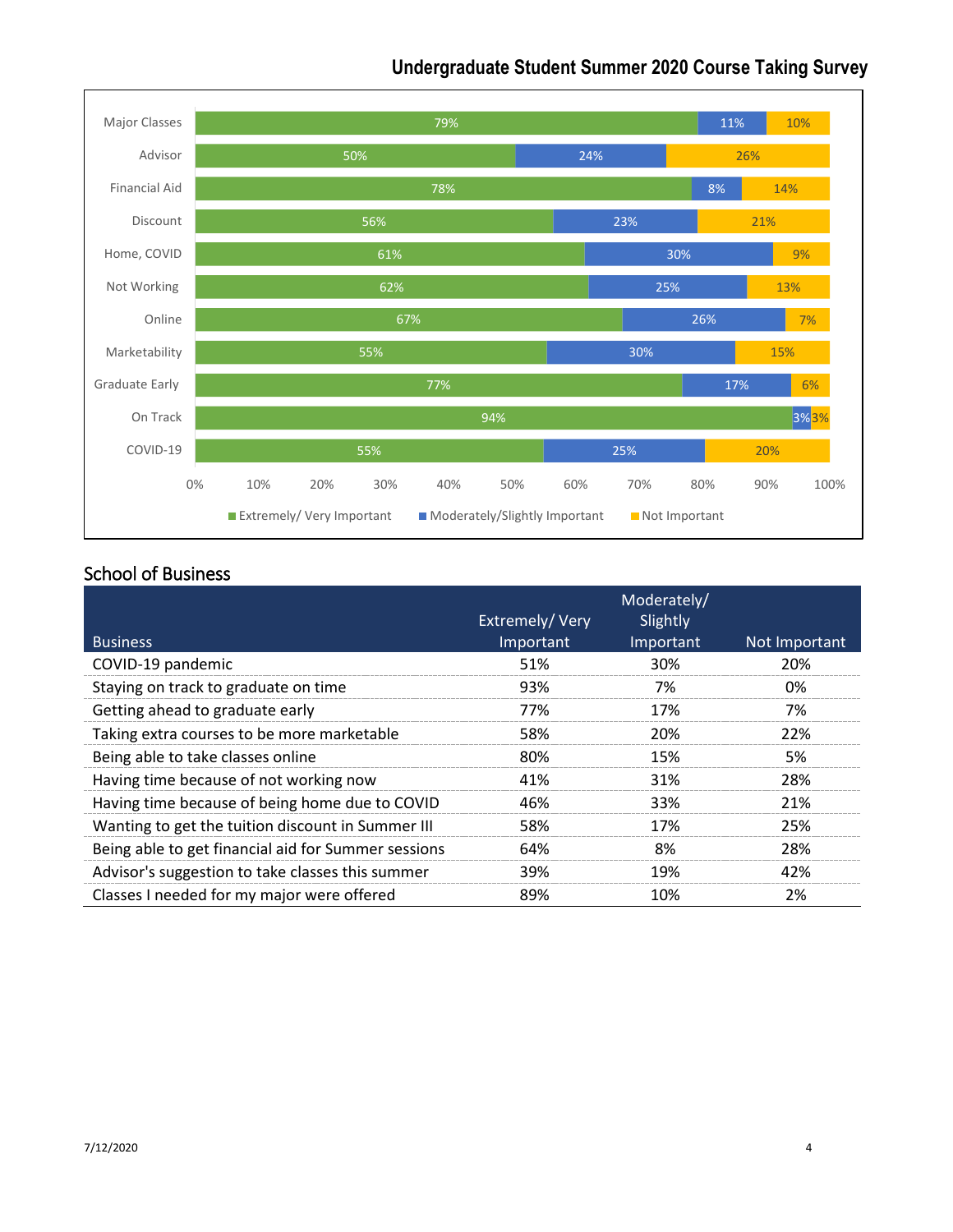

#### College of Professional Studies

| <b>Professional Studies</b>                         | Extremely/Very<br>Important | Moderately/<br>Slightly<br>Important | Not Important |
|-----------------------------------------------------|-----------------------------|--------------------------------------|---------------|
| COVID-19 pandemic                                   | 36%                         | 17%                                  | 47%           |
| Staying on track to graduate on time                | 92%                         | 7%                                   | 2%            |
| Getting ahead to graduate early                     | 57%                         | 14%                                  | 29%           |
| Taking extra courses to be more marketable          | 40%                         | 28%                                  | 32%           |
| Being able to take classes online                   | 61%                         | 18%                                  | 21%           |
| Having time because of not working now              | 33%                         | 22%                                  | 45%           |
| Having time because of being home due to COVID      | 34%                         | 21%                                  | 45%           |
| Wanting to get the tuition discount in Summer III   | 46%                         | 11%                                  | 43%           |
| Being able to get financial aid for Summer sessions | 51%                         | 7%                                   | 42%           |
| Advisor's suggestion to take classes this summer    | 41%                         | 13%                                  | 46%           |
| Classes I needed for my major were offered          | 70%                         | 16%                                  | 14%           |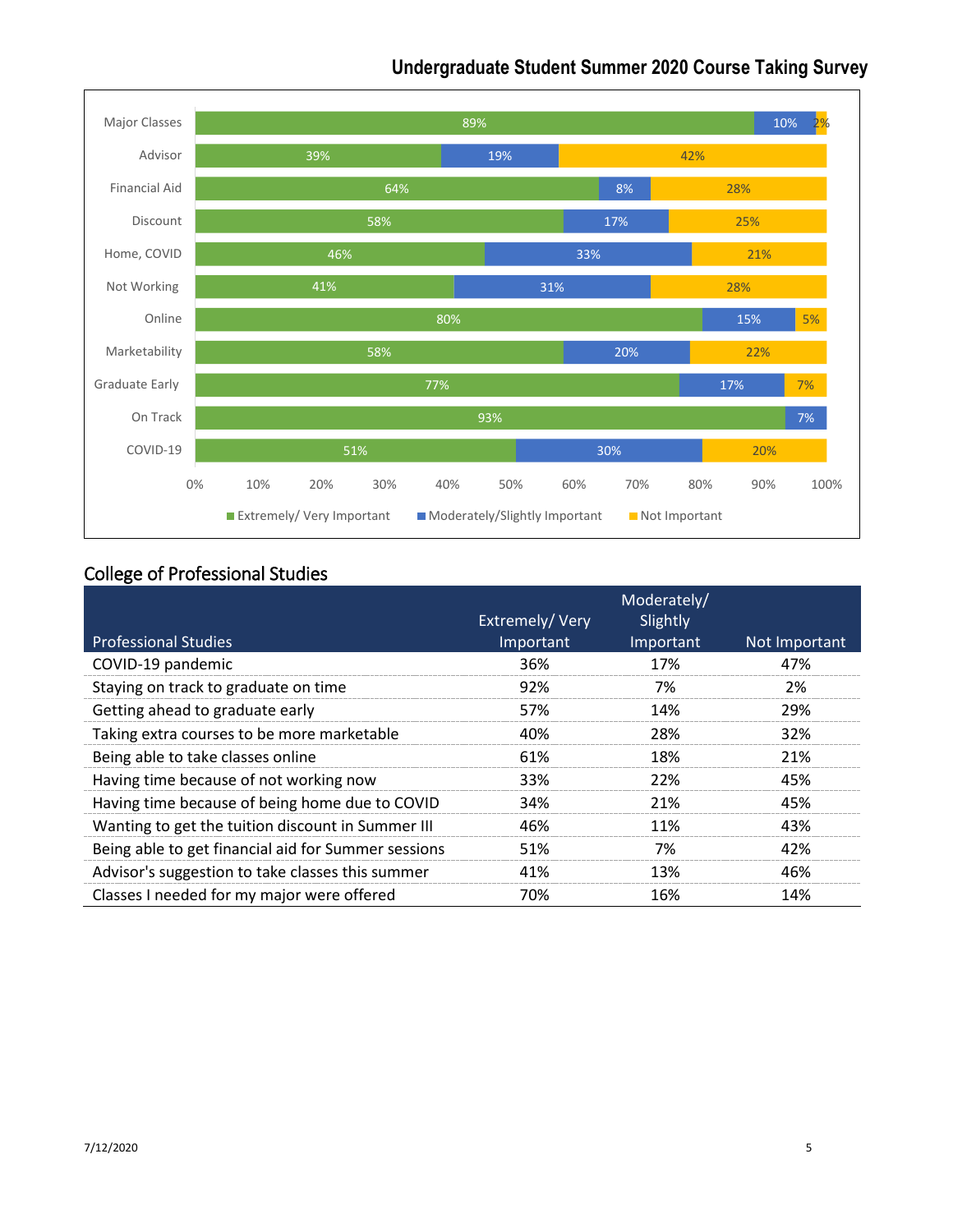

### Student Comments Regarding Factors Contributing to Decisions to Take Summer Courses

#### **Arts and Sciences**

- Had nothing to do.
- Having online classes seem better for health reasons especially for me who fall in as a high risk under the CDC Guidelines.
- Home Environment Settings for online classes. Not everyone can have a designated isolated area for online classes at home. Essential workers, if anything during the pandemic I became a full time employee which made it even harder to study not easier. Basically I live on my computer 6/7 days for 16 plus hours at day. I got Covid during spring, Although not sick enough for the hospital, I stayed home And Worked and studied though the fever out of fear and pain of failing my online classes. Appreciated being able to chance my C to P. The college did great, thank you very much
- I am enjoying my classes online this summer as it is my first time taking them and my teachers have been cooperating and understanding our life has been impacted because of the virus.
- I need to take summer course to help graduate on time. I don't have enough money to pay summer courses so and I have no job due directly to the virus (covid-19) and I filed for unemployment which I figured that could help me pay for the summer course. I was wrong because I haven't received any payment and I wont get any money for a long time due to the surplus of applicants who also applied to unemployment.
- I online took an extra course to qualify for assistance.. however, the financial aid has been doing a horrible job assisting me. after countless messages, I still haven't got a reply.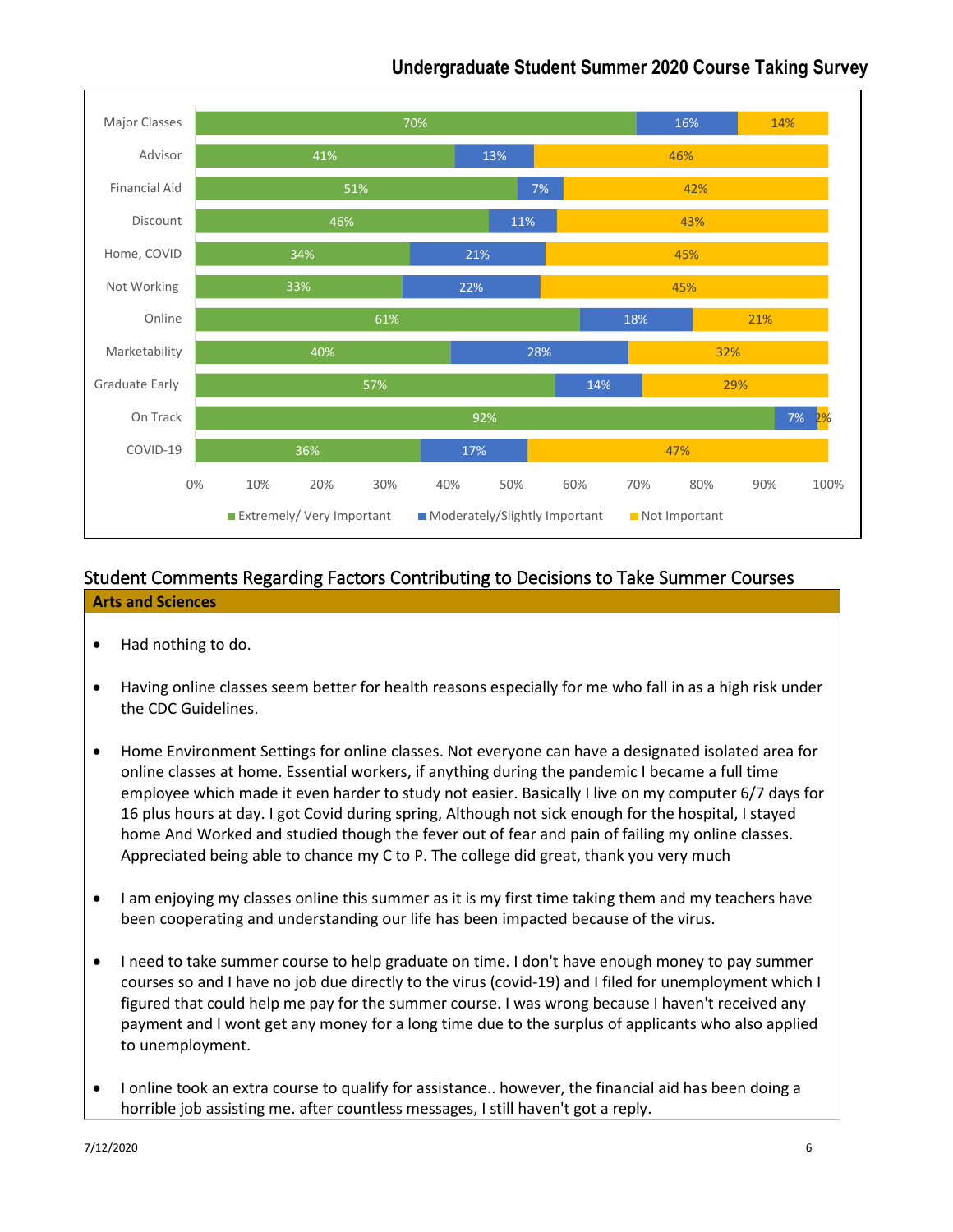- I wanted to keep myself occupied
- If I get any scholarships for summer. Then it will be very beneficial for me.
- In part had been influenced due to needing to continue thriving academically and taken it by choice, and also because it was offered during the spring semester to continue with what I learned in the department studied for.
- Like we should have more help financially during this crisis and thank God for the CARE ACT that I was eligible if it was t for that I wasn't going to be able to take classes which they were very important for my major. I hope you guys understand the impact it makes to us the students that a lot of us are not working at this moment. For that it will be better to not pay the tuition this summer and just case the fall we can't be in class for us not to pay because we are not using the computer and the labs
- Because of everything that has been going on, online classes are the safest way. However, I would like to mentioned that not everyone is home due to the pandemic since this survey seems to assumed that we are. Essential workers are also taking spring, summer, and fall classes and don't have the amount of time as everybody else. I wish professors and the school would be more understanding of that.
- None of my courses are offered in the summer 3 to take advantage of the "discount"
- Professors record their lectures which makes difficult classes like higher Math courses and Physics easier to understand because you can rewind the videos.
- Since I live far from the university and have a child that I have to stay home with due to the school closure, online summer classes are a good opportunity for me.
- The fact that I got to do my Sociology Field Internship remotely was a big factor. I know that when it comes to the scope of where you can work within the realm of sociology there are many different options however, I feel that the sociology department should have options for their students and not just you have to go pick it out on your own.

#### **Business**

- All professors are not tech-savvy and my Spring class that moved online was disorganized and left no feedback. The professor did not know how to migrate Blackboard, did not update the syllabus for the transition online when he had to remove a 40% total project from the syllabus. He did not put a lot of information in writing and we were not able to challenge him on the changes that he made often during classes. We would follow his directions, and in the next class, he would give new directions and say he did not remember giving us the previous direction.
- Anxiety from the pandemic caused me to want to do work but with that came extreme anxiety for school. Online schooling especially in the summer has been a tall task
- Due to work schedule I prefer online classes as these are more flexible for me than face-to-face classes. Also, with the university not offering many online courses this has delayed my graduation. Having a real full online degree program with be extremely helpful for working adults with 9-5 job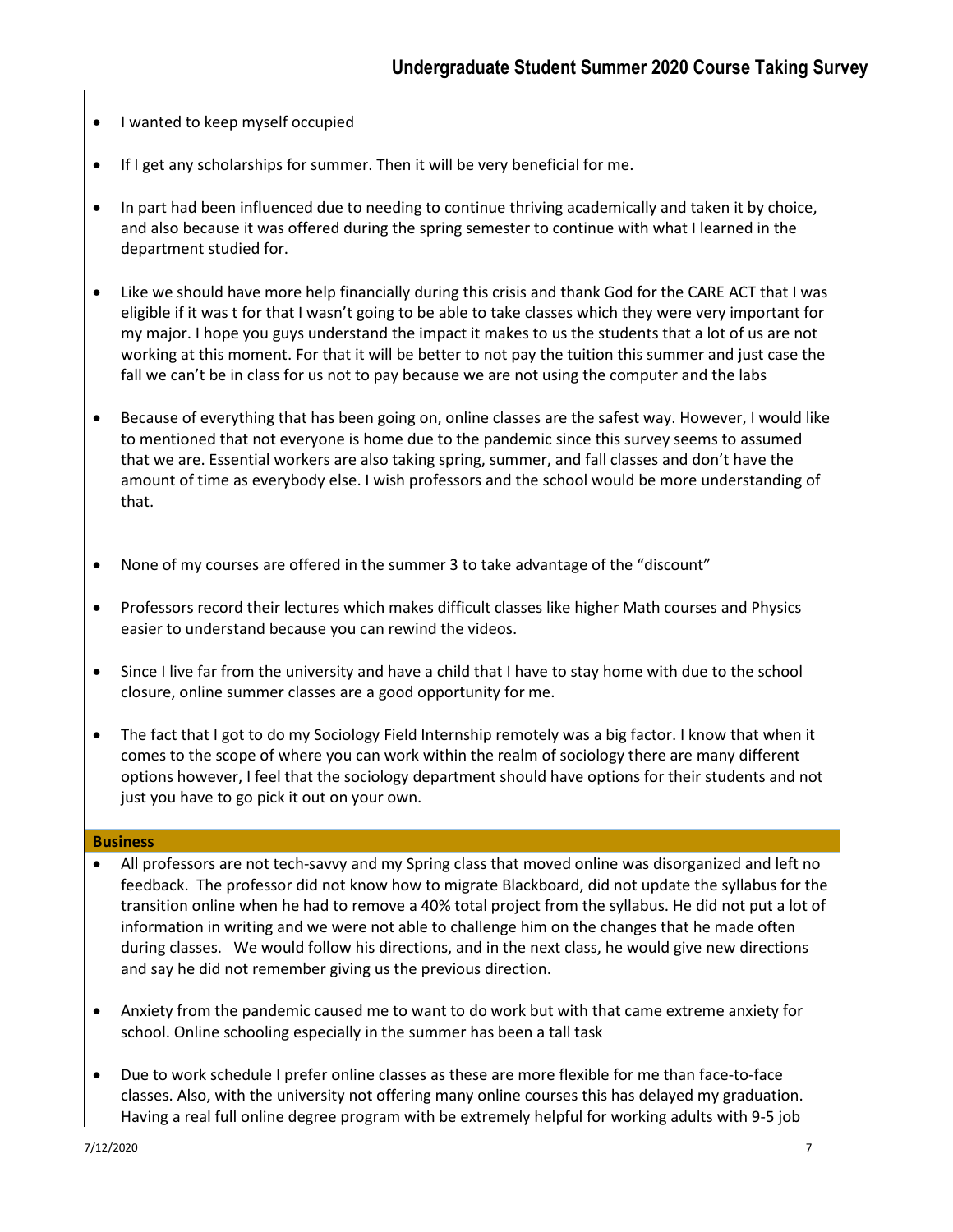looking to complete their education. Even a full line of night classes that start later than 7pm would be great.

- I am able to work and also do school at the same time. Online classes has helped in unexpected ways, I understand material better. Time management better. Successful grades. Achieving the most. Getting the most of the required classes. Oh when they offer classes online you don'y have to worry about coming into campus at certain times you feel like you can't!! Plenty of positive things ! Teachers seem more understandable. Able to focus and learn.
- I believe blended classes will be the key for Fall 2020 since it will be following the fully online transition from Spring 2020. I believe that professors should be specially trained and equipped to handle online courses. It is imperative that they grade assignments in a timely matter for the sake of a student's time and the hard work students put in to get assignments done on time. Professors should be trained whether it be for the use of video chat services such as Zoom or Blackboard Collaborate, or even the simple use of discussion forums on Blackboard. I personally find discussion forums extremely effective and fair if they are done properly. Lastly, professors should minimize the number of announcements that are made on Blackboard because some important information tends to get buried. Thank you!
- I just wanted to stay on track and it was flexible to my schedule as I work.
- I liked how there were 3 summer sessions BUT there needs to be more classes offered for Summer III. I unfortunately was not able to take advantage of the discount because there were no classes offered that I needed.
- I usually take at least one summer class. When I saw that there was going to have three summer sessions. I thought maybe I could graduate this summer since I only need three classes to graduate, plus who doesn't like to save money, especially during this pandemic. I was mad to see that the three classes where not offered in the summer sessions, So now i will be graduating after the fall semester. And paying full tuition for these classes.
- I wish more classes couldve been available for summer 3
- I would rather take online courses, however last semester when this pandemic started I was in an online class already and one in person that went online. The class that was online to begin with was the most confusing professor of all. I think this pandemic affected her severely because the class was very confusing, she kept changing stuff the entire time, that was extrememly wearing and stressing on me, more than the pandemic was.

#### **Education**

• i didn't have to go to campus

#### **Professional**

- As an ABSN student, there was no choice involved. Grateful to be able to continue to spite covid.
- Convenient for those that work in the health care field (ie:nurses) and cannot good to in person classes
- I am an ABSN student so I am required to take summer courses.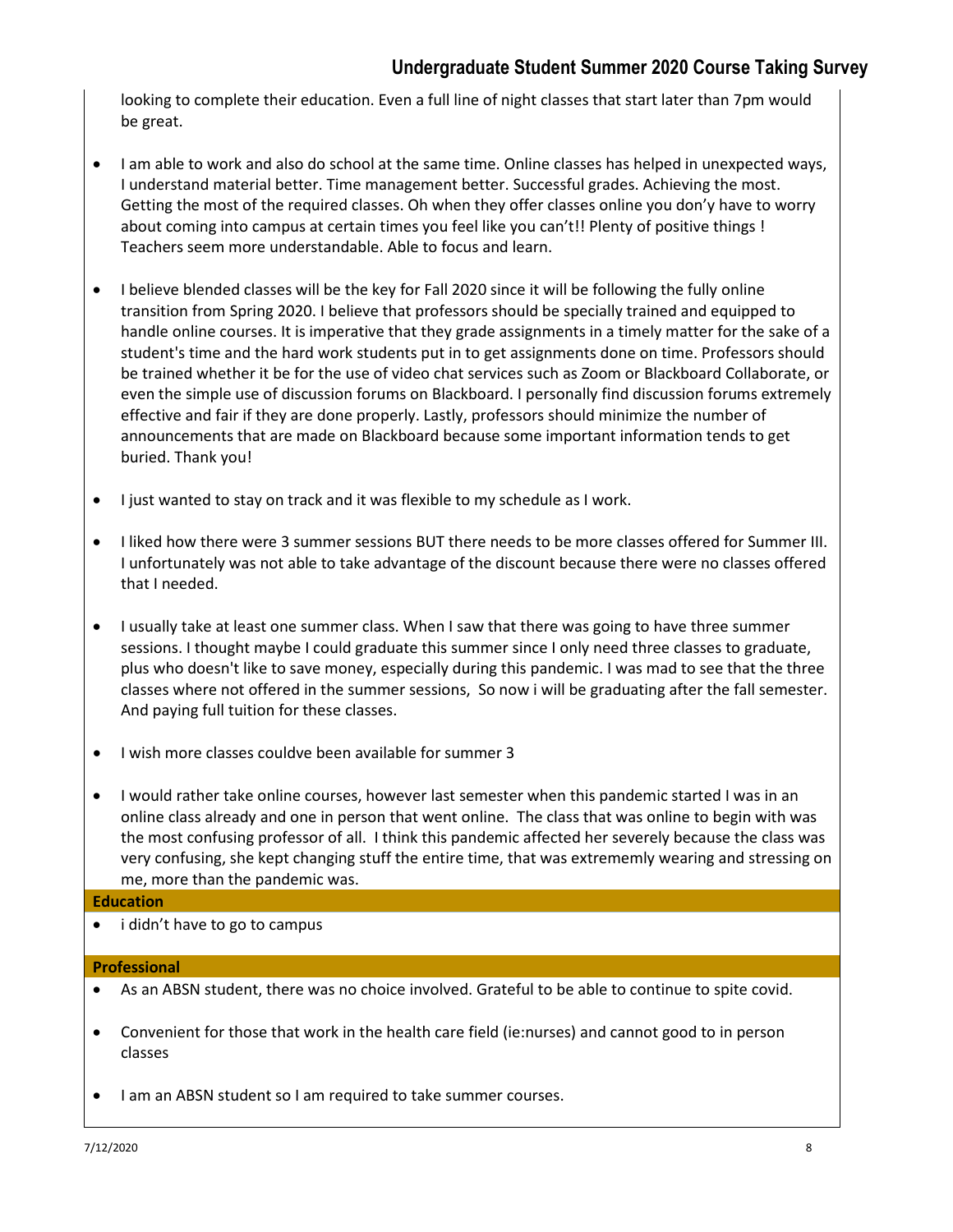- I am enrolled in the accelerated BSN program. Summer session is mandatory.
- I am enrolled in the accelerated nursing program, so we are kind of forced to take summer classes.
- I am in ABSN program I am happy that the program began and am looking forward to being back on campus to participate in simulation labs and clinicals. Most of the questions did not apply to this program.
- Major classes
- Me and my whole family got sick I was very worried for my mother and it was very hard for us all I can't image going through that again .
- My decision to take Summer courses was mainly determined by my need to finish the necessary credits to complete the requirements towards graduation, nothing else.
- Scholarships such as OSP should cover 2 classes instead of one so more students would enroll in summer courses. Also financial aid should cover as well if students do not have any scholarships
- Strictly giving students a book and a power point with no lecture component is a cop out for "online" classes. That is exactly why I strongly dislike online classes. I completely under stand the current situation however, most of the other classes for the program are not taught like that.
- The course that I'm taking is a class that I failed during the Fall Semester. Instead of including it to my next semester I will take the free time to do it now.
- They are required for the ABSN program.
- This was part of normal coursework for the program that I am e rolled in.

#### Mode Preferences for Courses

Students were asked their preference regarding mode of instruction – face-to-face (F2F), blended, or online – for different types of courses and different terms. Results are presented for the university overall, the College of Arts and Sciences, the School of Business, and the College of Professional Studies.

|                                    | Face-to-Face | <b>Blended</b> | Online | No Preference |
|------------------------------------|--------------|----------------|--------|---------------|
| <b>Required Major Courses</b>      | 35%          | 25%            | 37%    | २%            |
| <b>Elective Courses</b>            | 12%          | 22%            | 60%    | 6%            |
| <b>General Education Courses</b>   | 13%          | 21%            | 62%    |               |
|                                    |              |                |        |               |
| <b>Fall Semester Courses</b>       | 22%          | 30%            | 13%    |               |
| <b>Spring Semester Courses</b>     | ን4%          | 32%            | 39%    | 5%            |
| <b>Winter Intersession Courses</b> | 11%          | 18%            | 69%    | 3%            |
| <b>Summer Courses</b>              | በ%           |                | 75%    |               |

#### **University**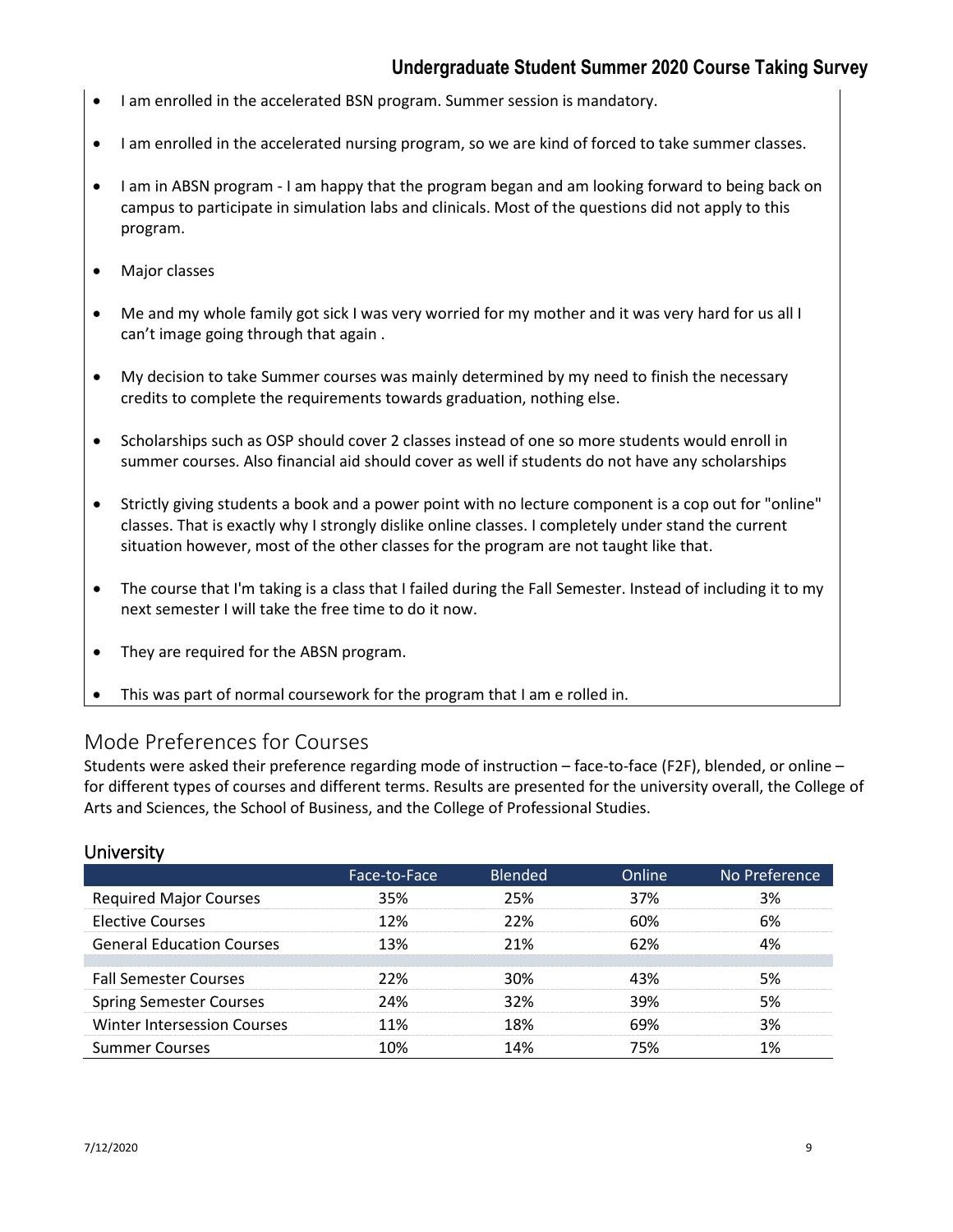



### College of Arts and Sciences

|                                    | Face-to-Face | <b>Blended</b> | Online | No Preference |
|------------------------------------|--------------|----------------|--------|---------------|
| <b>Required Major Courses</b>      | 38%          | 26%            | 33%    | 3%            |
| <b>Elective Courses</b>            | 13%          | 33%            | 49%    |               |
| <b>General Education Courses</b>   | 11%          | 30%            | 56%    | 3%            |
|                                    |              |                |        |               |
| <b>Fall Semester Courses</b>       | 24%          | 35%            | 34%    |               |
| <b>Spring Semester Courses</b>     | 28%          |                | 24%    |               |
| <b>Winter Intersession Courses</b> | 1በ%          | 21%            | ሐና%    | 3%            |
| <b>Summer Courses</b>              |              |                |        |               |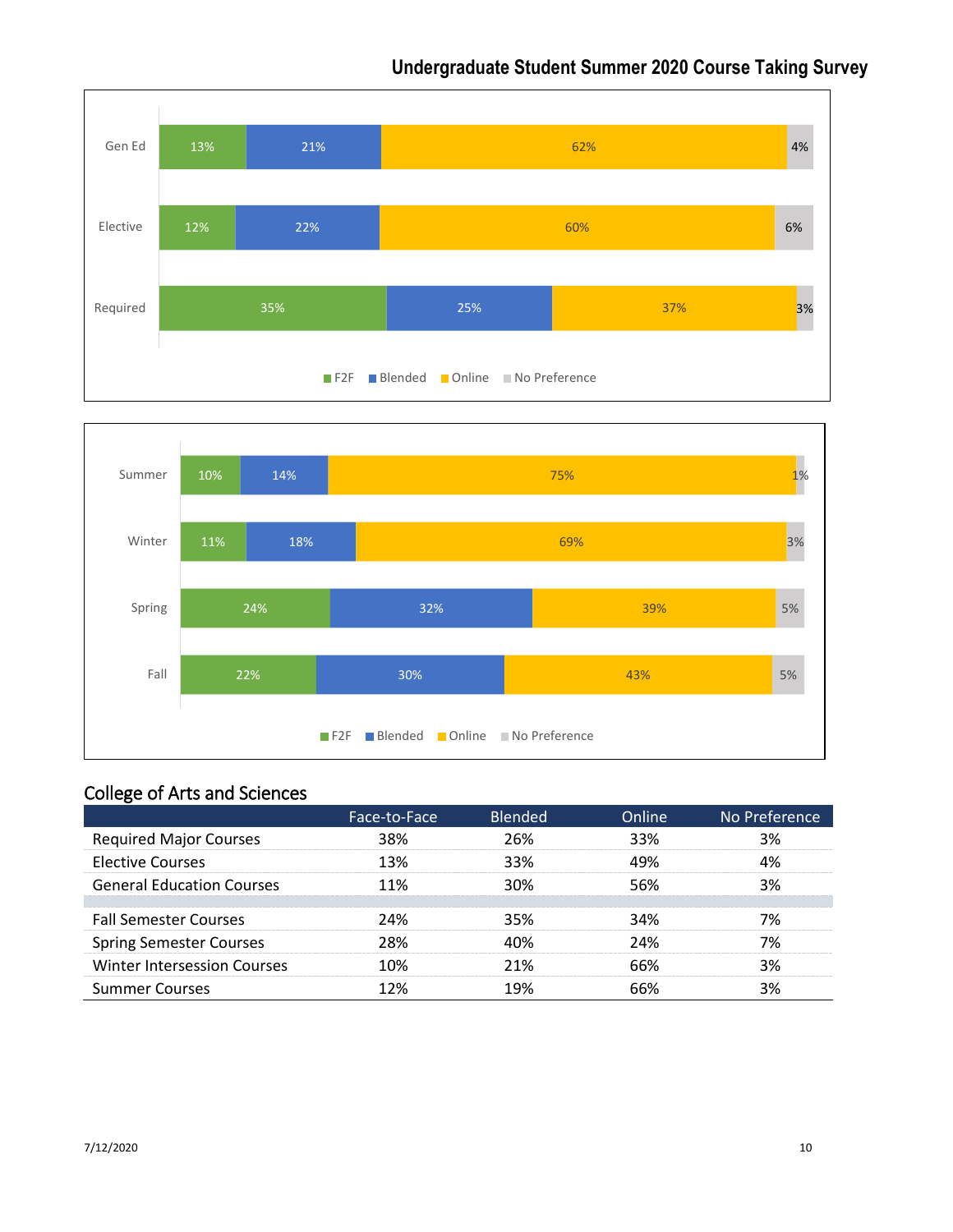



### School of Business

|                                    | Face-to-Face | <b>Blended</b> | Online | No Preference |
|------------------------------------|--------------|----------------|--------|---------------|
| <b>Required Major Courses</b>      | 27%          | 19%            | 52%    | ን%            |
| <b>Elective Courses</b>            | 11%          | 6%             | 72%    | 11%           |
| <b>General Education Courses</b>   | 9%           | 13%            | 74%    |               |
| <b>Fall Semester Courses</b>       | 17%          | 21%            | 55%    | 6%            |
| <b>Spring Semester Courses</b>     | 17%          | 23%            | 56%    |               |
| <b>Winter Intersession Courses</b> | 7%           | 14%            | 77%    | ን%            |
| <b>Summer Courses</b>              |              |                | 87%    |               |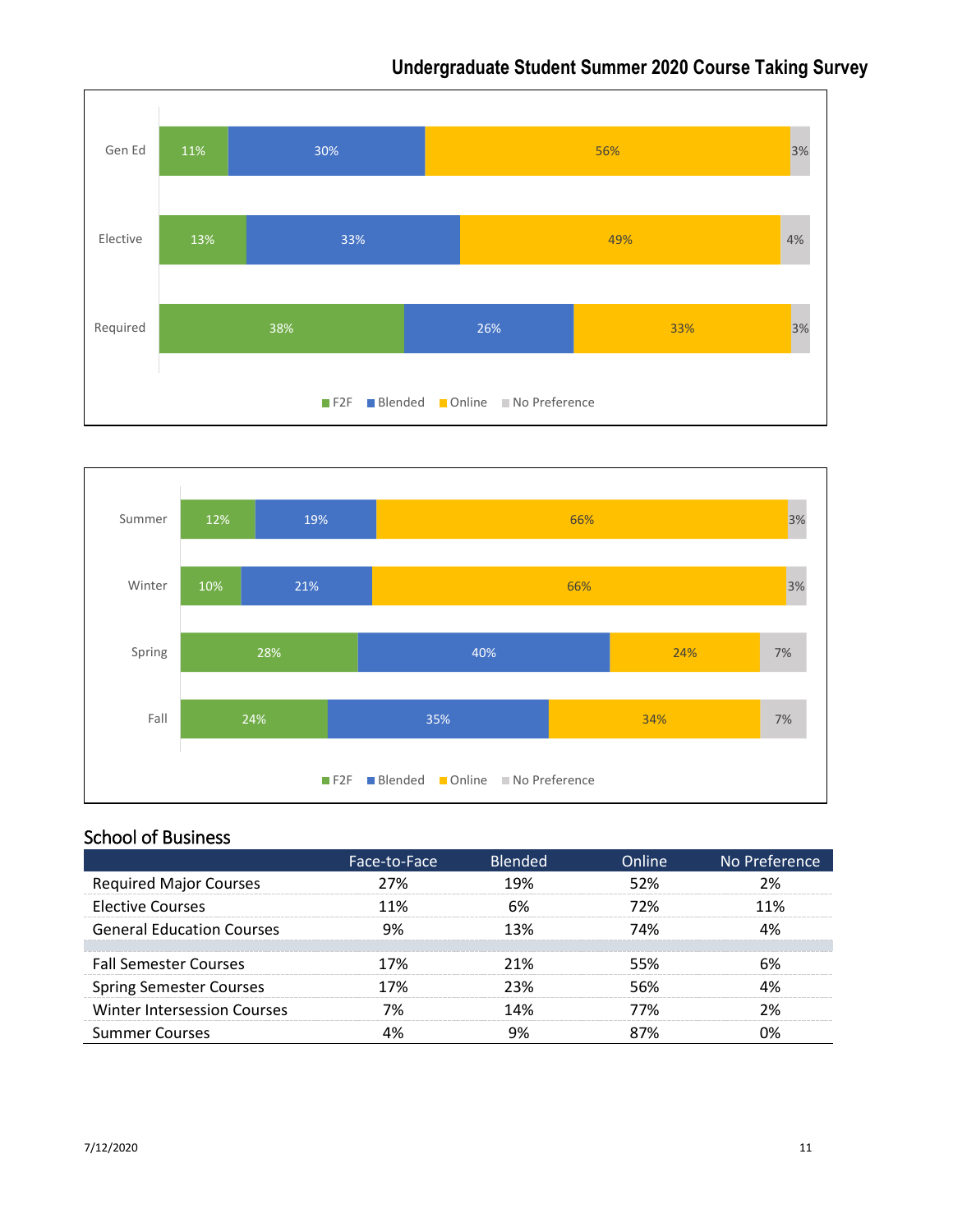



# College of Professional Studies

|                                  | Face-to-Face | <b>Blended</b> | Online | No Preference |
|----------------------------------|--------------|----------------|--------|---------------|
| <b>Required Major Courses</b>    | 41%          | 32%            | 24%    | 3%            |
| <b>Elective Courses</b>          | 9%           | 21%            | 67%    | 3%            |
| <b>General Education Courses</b> | 25%          | 13%            | 59%    | 3%            |
|                                  |              |                |        |               |
| <b>Fall Semester Courses</b>     | 26%          | 26%            | 47%    | በ%            |
| <b>Spring Semester Courses</b>   | ን7%          | ን7%            | 45%    | በ%            |
| Winter Intersession Courses      | 20%          | 17%            | ናህል    | 3%            |
| <b>Summer Courses</b>            | 14%          | 11%            | 74%    |               |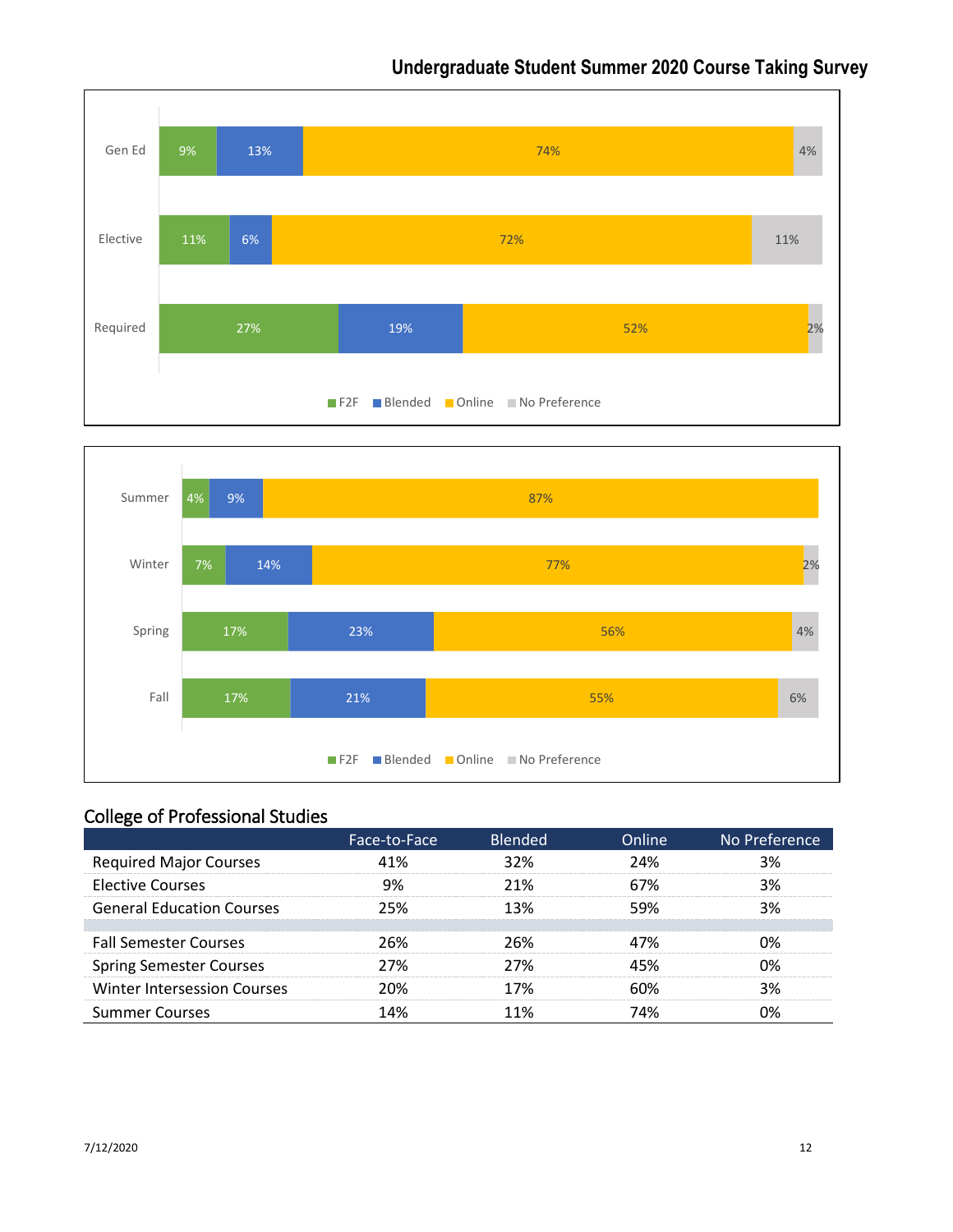



#### Student Comments Regarding Mode of Instruction

#### **Arts and Sciences**

- Allows for better focusing on school work then socializing and fitting into a mold with peers
- As an art student. I have been limited to studio area and materials. Studio Art classes were especially difficult, in my opinion I learned very little during the online transition course. Of course the circumstances were reasonable due to the virus. Face to face is the best way to learn visual art. I know many students struggled and I was lucky to be have finished in good grades.
- Because of COVID I rather take courses online then face to face
- Courses held remotely are just as engaging as face to face. I do believe it is a good system. Holding lectures through zoom meetings were great during COVID quarantine.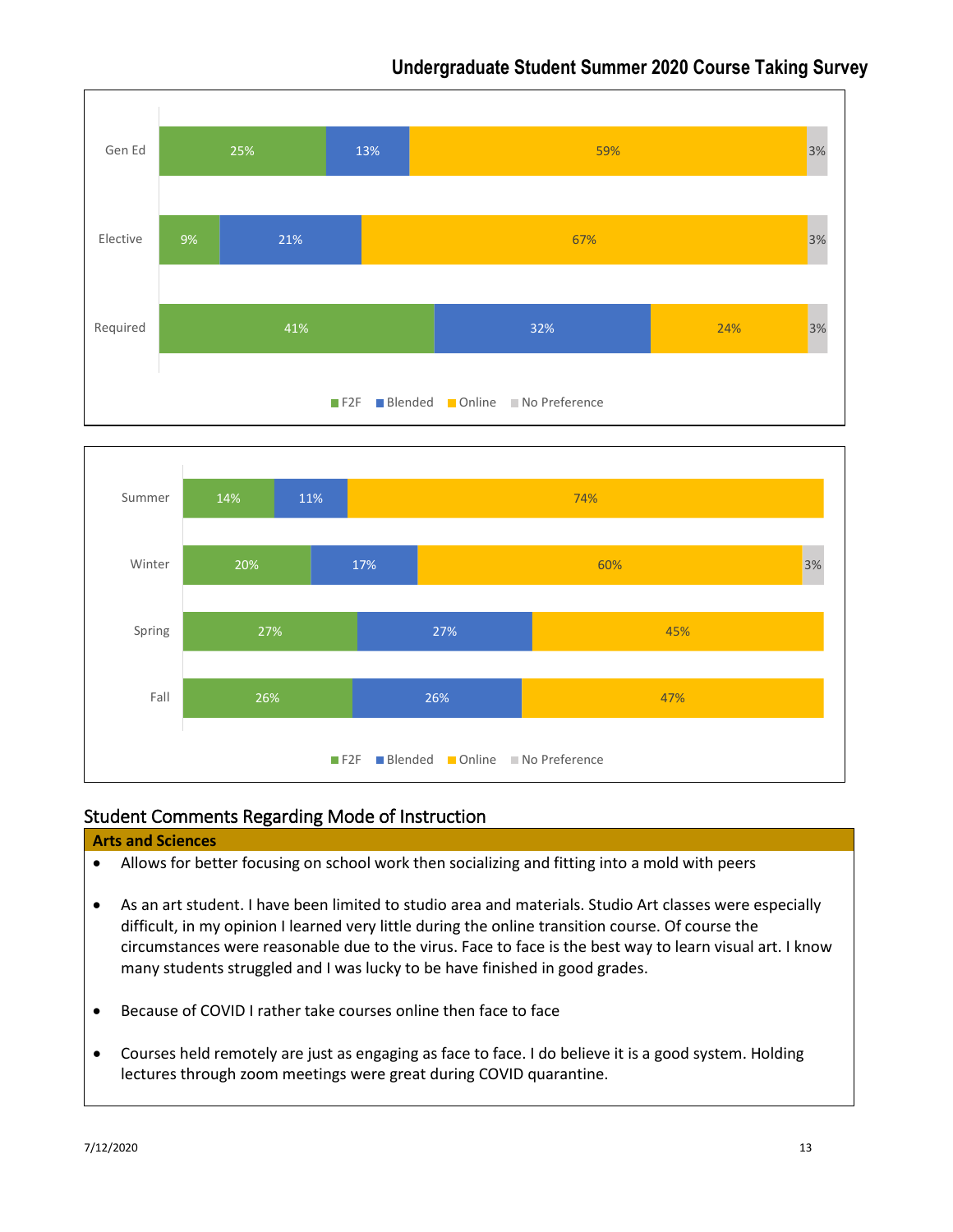- Due to the pandemic the CDC requires everyone to be 6 feet away from one another . there is simply not enough room to do that if we have face to face classes. Classes are filled with more than 20 students , we would need to have classes outside to insure the 6 feet rule. Another concern for me is that people using public transportation being exposed to what ever and bringing it in the classroom to expose more people. The cleanliness of desk/table/chairs, will there be people coming in the classrooms cleaning everyday? especially when many professors hold classes in the same room through the day. will they clean everything after each class has ended.
- For science majors is extremely hard to learn online. Due to multiple distractions at a home setting or the accessibility of phones during lectures, not to mentions the labs.. I would prefer to have my lectures and labs in person 100%
- For the fall I would prefer to take online classes only because of the COVID. I think it is too soon to go back in September. Everything is moving far too quickly.
- Honestly, due to COVID19 we should take precautions until there is a cure as in the vaccine to not endanger students and being afraid of catching the virus. I prefer to be online until then.
- I have taken one blended course at NJCU and I loved it. Every other week for 6 weeks then the rest online. I feel that should be offered more in the fall and spring. I love taking online courses here as well and I really advise that you consider offering graduate programs as well. Face-to-face classes I would prefer to take for my major required classes, especially in math related courses.
- I prefer face- to- face classes, however, due to Covid-19, I do understand that I had to rely on remote and online learning.
- I prefer face-to-face classes because it gives you an opportunity to ask questions whatever you understand during lectures. Online classes is good too whenever your job doesn't give you time to go to class and I myself have taking several online classes so I like online classes too.
- I prefer to take online classes only because my child's school has closed down due to the pandemic
- It is very difficult to stay focused at home. Reason why I take courses face-to-face. Sitting for 3 hours on one topic is extreme. It would have been helpful if classes were discounted over all... not just summer 3. None of my courses are offered then!
- Labs need face to face
- Online classes are beneficial because they can be done wherever you are and on your own time. Face to face classes are tougher because you have to be there at a specific time, taking time out of your day.
- Online courses have made my life so much easier because I would be forced to commute to the school otherwise for classes that could be conducted from home. SI Tutors for many classes are readily available which makes online classes even better
- Online is good for me. I live very far from NJCU and I have 3 children to take care of.
- Online is more convenient for me, especially during this pandemic situation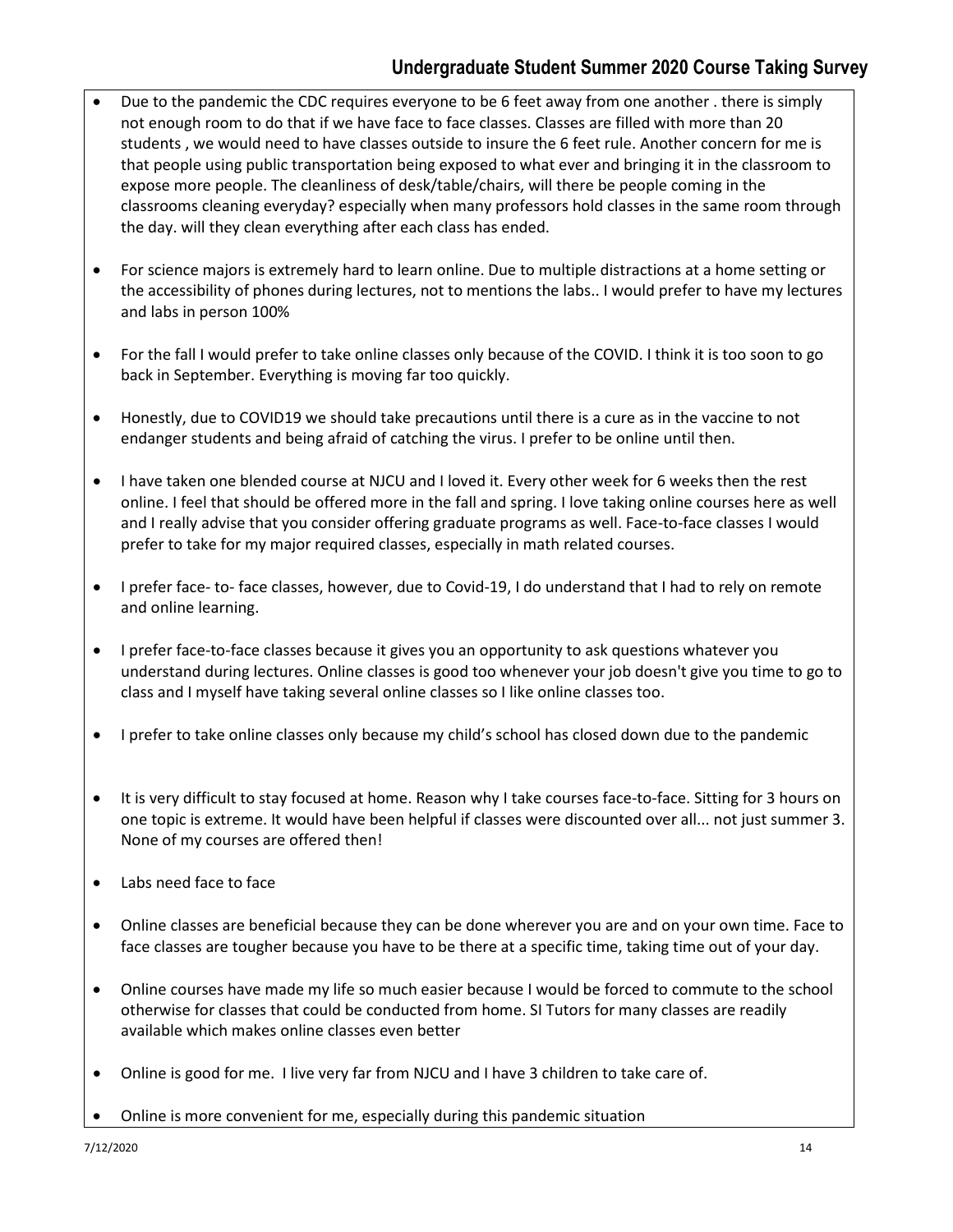• The type of class I desire depends on how the professors structure the course, but overall face-to-face seems the best since some online teachers are too broad in their requirements and expectations. Online courses need specific instruction, and most professors online fail to do that.

#### **Business**

- Face to face for require course because it can be explained better
- I did take the summer I,II, III because I needed three classes to graduate. Unfortunately no matter who I try to call or email I can not seem to get an answer as to why my account says I OWE FULL TUITION in SUMMER III. I thought it was to be half price. This has been an extremely financial hardship taking these summer classes and no one seemed to really care about that AT ALL.
- I do prefer online courses due to convenience however I do not mind taking face to face or blended courses.
- I like that there were a variety of options for myself, a business major. I believe blended classes will be the key for Fall 2020 since it will be following the fully online transition from Spring 2020.
- I personally like taking classes in my major face-to-face. I feel i I getting a better understanding of the course material that way. I also feel that the professors are there if you need any additional information on the course material.
- I prefer face to face classes more than the online ones.
- I prefer online courses except for advanced math. For that, in person or blended would be helpful
- I prefer online teaching because it is at ones convenience and very safe. Do not want to make any physical contact with anyone. Especially since in person classes require contact and very crowed.
- I usually prefer face to face but because of the pandemic I want to take only online classes for the fall semester and re-assess after
- I work a morning shift usually starting between 3-4am. Online classes allow me to take courses when I have time and allow me to work as much as I am needed. I am good at teaching myself and digesting information on my own. I think online schooling is the future.
- I work full time and live one and half hours form Jersey City so online classes are the right choice for me.
- Id prefer to take online classes due to my busy work schedule it is one of the reasons why i havnt been able to finish my degree due to the lack of very limited online courses even when registering early also with the whole pandemic going on i rather avoid in person classes
- It would be great if each class was offered on campus and online to give older students or students who work full time a greater chance of taking a class they need
- Maybe for online classes there could be like a mandatory weekly zoom meeting to go over the material for the week/ also a good way for students to ask the prof any questions